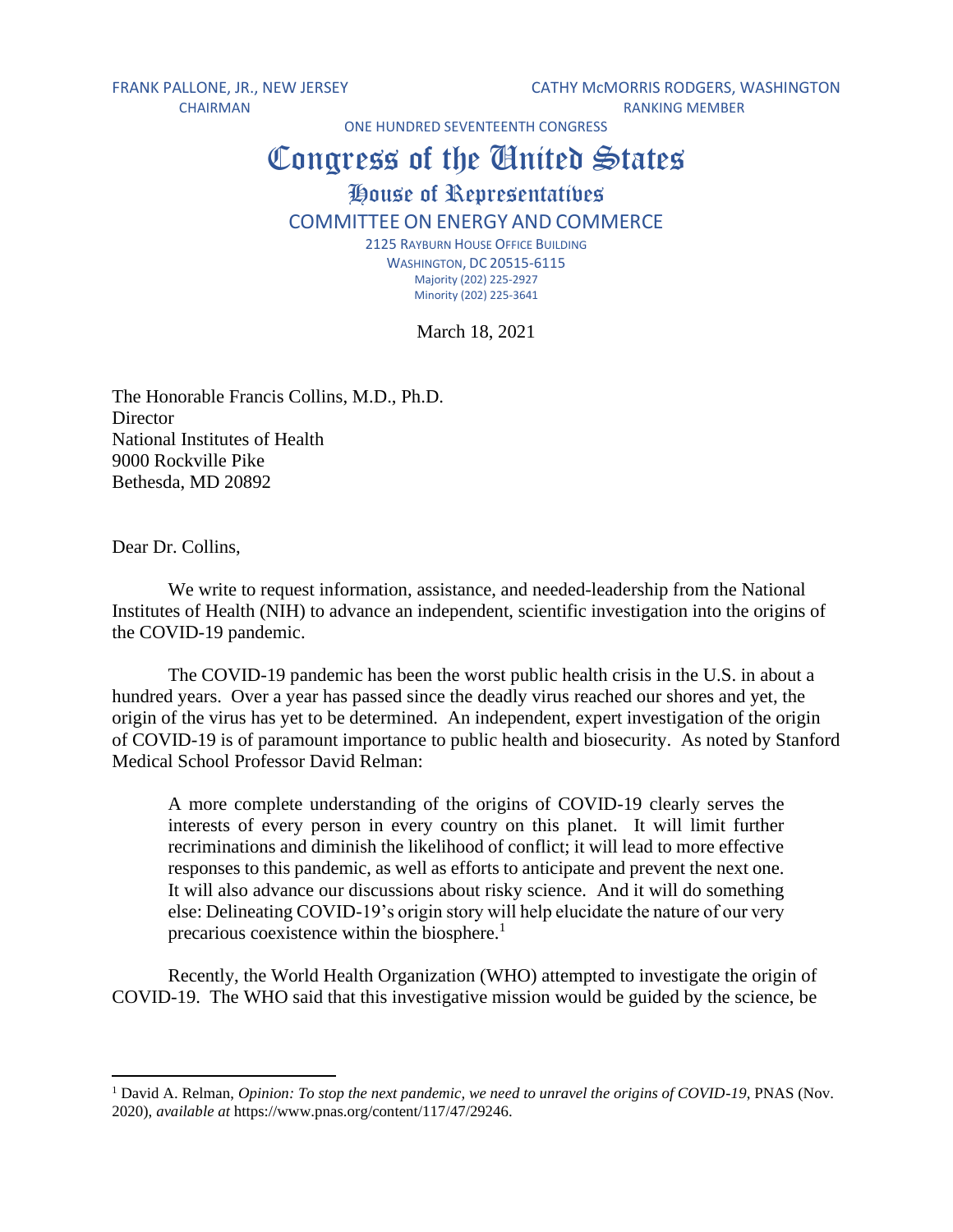"open-minded," and "not exclude[e] any hypothesis."<sup>2</sup> Unfortunately, China did not provide complete access or independence for the critical WHO mission. On February 13, 2021, National Security Advisor Jake Sullivan issued the following statement:

We have deep concerns about the way in which the early findings of the COVID-19 investigation were communicated and questions about the process used to reach them. It is imperative that this report be independent, with expert findings free from intervention or alteration by the Chinese government. To better understand this pandemic and prepare for the next one, China must make available its data from the earliest days of the outbreak. $3$ 

Because of rising tensions between the U.S. and China, the WHO scrapped plans for an interim report.<sup>4</sup> An international group of science experts, including specialists in virology, microbiology, and zoology, asked for a new review.<sup>5</sup>

The NIH, as a premier scientific institution, must lead in order to foster a transparent, independent, and science-based investigation into the origin of the COVID-19 pandemic. Such an effort must meet the WHO's stated goals of an open-minded investigation that does not exclude any plausible hypothesis.<sup>6</sup> In addition, the NIH is well-positioned to gather and provide information through oversight of its grants and other federal awards. Thus, the NIH is in a unique position to investigate the possibility that the pandemic stemmed from a laboratory accident or leak, especially regarding the Wuhan Institute of Virology (WIV).

NIH raised concerns over a possible link between WIV and the COVID-19 outbreak during its review of federal awards to EcoHealth Alliance, a global environmental health nonprofit organization dedicated to protecting wildlife and public health from the emergence of disease. Of the \$13.7 million in federal awards that NIH authorized for EcoHealth Alliance, 17

<sup>2</sup> Smriti Mallapaty, *Where did COVID come from? WHO investigation begins but faces challenges*, NATURE (Nov. 11, 2020), *available at* https://www.nature.com/articles/d41586-020-03165-9.

<sup>3</sup> The White House, Statement of National Security Advisor Jake Sullivan (Feb. 13, 2021), *available at* https://www.whitehouse.gov/briefing-room/statements-releases/2021/02/13/statement-by-national-security-advisorjake-sullivan/.

<sup>4</sup> Betsy McKay, Drew Hinshaw and Jeremy Page, *WHO Investigators to Scrap Plans for Interim Report on Probe of Covid-19 Origins*, THE WALL STREET JOURNAL (Mar. 4, 2021), *available at* https://www.wsj.com/articles/whoinvestigators-to-scrap-interim-report-on-probe-of-covid-19-origins-11614865067?mod=latest\_headlines 5 Jaime Metzl, et al, *Call for a Full and Unrestricted International Forensic Investigation into the Origins of COVID-19* (March 4, 2021), *available at*

https://s.wsj.net/public/resources/documents/COVID%20OPEN%20LETTER%20FINAL%20030421%20(1).pdf. The co-organizer of the letter and a WHO advisor on human genome editing, Jaime Metzl, PhD, said there is an eighty-five percent chance the pandemic started with an accidental leak from the WIV or Wuhan CDC laboratory, *available at* https://jamiemetzl.com/origins-of-sars-cov-2/. ("I have no definitive way of proving this thesis but the evidence is, in my view, extremely convincing. If forced to place odds on the confidence of my hypothesis, I would say there's an 85% chance the pandemic started with an accidental leak from the Wuhan Institute of Virology or Wuhan CDC and a 15% chance it began in some other way (in fairness, [here](https://www.npr.org/sections/goatsandsoda/2020/04/23/841729646/virus-researchers-cast-doubt-on-theory-of-coronavirus-lab-accident) is an article making the case for a zoonotic jump "in the wild"). If China keeps preventing a full and unrestricted international forensic investigation into the origins of the pandemic, I believe it is fair to deny Beijing the benefit of the doubt.")

<sup>6</sup> Washington Post Editorial Board, *We're still missing the origin story of this pandemic. China is sitting on the answers*, THE WASHINGTON POST (Feb. 5, 2021), *available at*

https://www.washingtonpost.com/opinions/2021/02/05/coronavirus-origins-mystery-china/?arc404=true.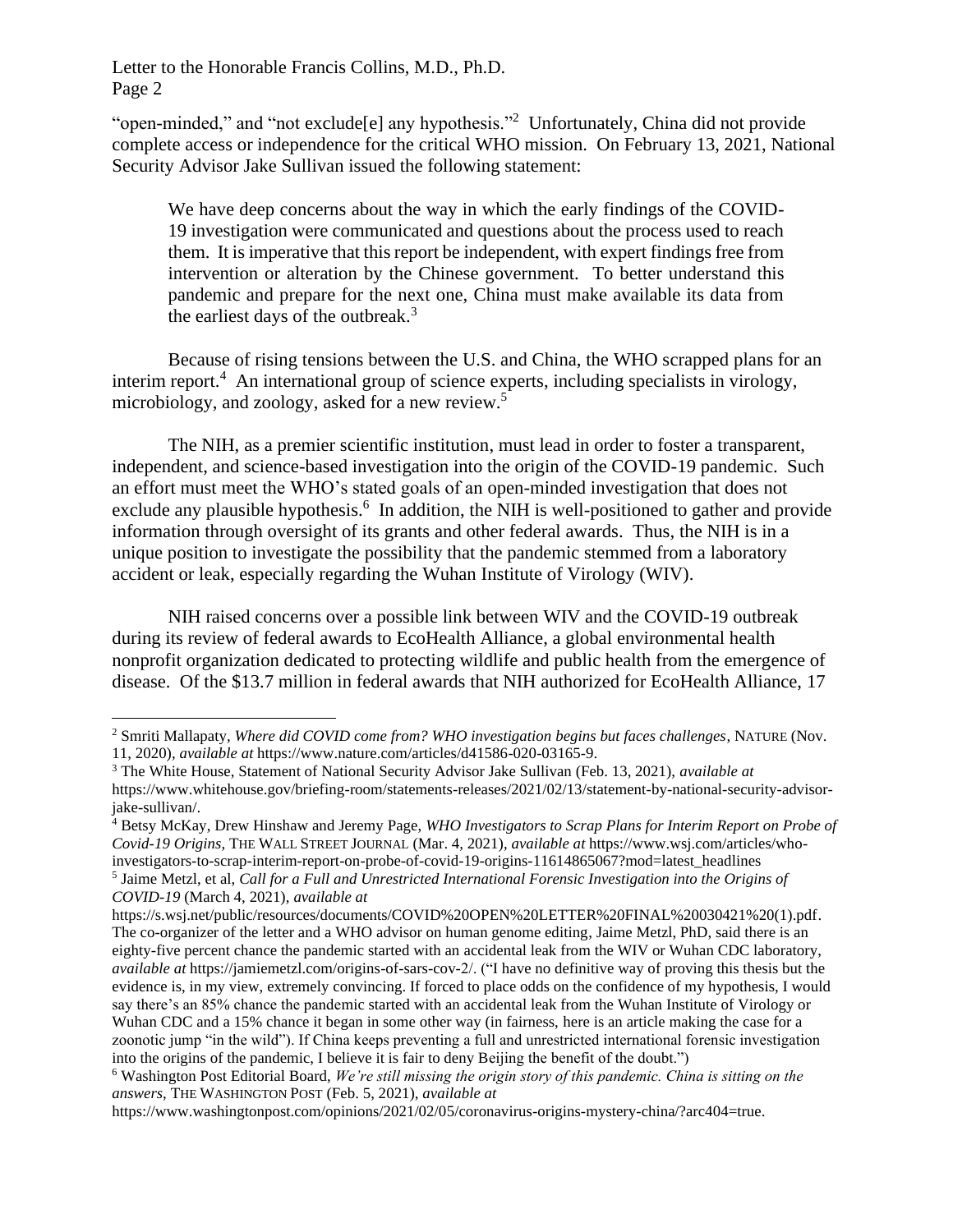projects sponsored by the National Institute of Allergy and Infectious Disease (NIAID) have provided over \$7.9 million in federal awards for research of viral emergence from bats in Southeast Asia.<sup>7</sup> EcoHealth Alliance passed some of its funding to the WIV, and in 2020, NIH made efforts to obtain information from EcoHealth Alliance about WIV related to concerns about the origins of COVID-19. In April 2020, NIH wrote to EcoHealth Alliance and Columbia University about an NIH-funded project entitled, "Understanding the Risk of Bat Coronavirus Emergency:"

It is our understanding that one of the sub-recipients of the grant funds is the Wuhan Institute of Virology ('WIV'). It is our understanding that WIV studies the interaction between corona viruses and bats. The scientific community believes that the coronavirus causing COVID-19 jumped from bats to humans likely in Wuhan where the COVID-19 pandemic began. There are now allegations that the current crisis was precipitated by the release from WIV of the coronavirus responsible for COVID-19. Given these concerns, we are pursuing suspension of WIV from participation in Federal programs. It is in the public interest that NIH ensure that a sub-recipient has taken all appropriate precautions to prevent the release of pathogens that it is studying. This suspension of the sub-recipient does not affect the remainder of your grant assuming that no grant funds are provided to WIV following receipt of this email during the period of suspension.<sup>8</sup>

In January 2021, the U.S. Department of State issued a fact sheet about the activity at the WIV.<sup>9</sup> Among other revelations, it reported the following:

- The U.S. government has reason to believe that several researchers inside the WIV became sick in autumn 2019, before the first identified case of the outbreak, with symptoms consistent with both COVID-19 and common seasonal illnesses. This raises questions about the credibility of WIV senior researcher Shi Zhengli's public claim that there was "zero infection" among the WIV's staff and students of SARS-CoV-2 or SARS-related viruses.<sup>10</sup>
- Starting in at least 2016, WIV researchers conducted experiments involving RaTG13, the bat coronavirus identified by the WIV in January 2020 as the closest sample to SARS-CoV- $2(96.2)$  percent similar).<sup>11</sup> There was no indication that this research was suspended at any time prior to the COVID-19 outbreak.
- The WIV has a published record of conducting "gain-of-function" research to engineer chimeric viruses.<sup>12</sup> But the WIV has not been transparent or consistent about its record of

<sup>8</sup> Mark Moore, *NIH investigating Wuhan lab at center of coronavirus pandemic*, NEW YORK POST (Apr. 28, 2020), *available at* https://nypost.com/2020/04/28/nih-investigating-wuhan-lab-at-center-of-coronavirus-pandemic/.

<sup>7</sup> NIH RePORTER, *Research Portfolio Online Reporting Tools* (queried Mar. 4, 2021), *available at* https://reporter.nih.gov/search/qlYUeI9DIk2JfWUdCcWxcA/projects/charts.

<sup>9</sup> U.S. Department of State, *Fact Sheet: Activity at the Wuhan Institute of Virology*, Office of the Spokesperson (Jan. 15, 2021), *available at* https://2017-2021.state.gov/fact-sheet-activity-at-the-wuhan-institute-ofvirology//index.html.

<sup>10</sup> *Id.*

<sup>11</sup> *Id.*

<sup>12</sup> *Id.*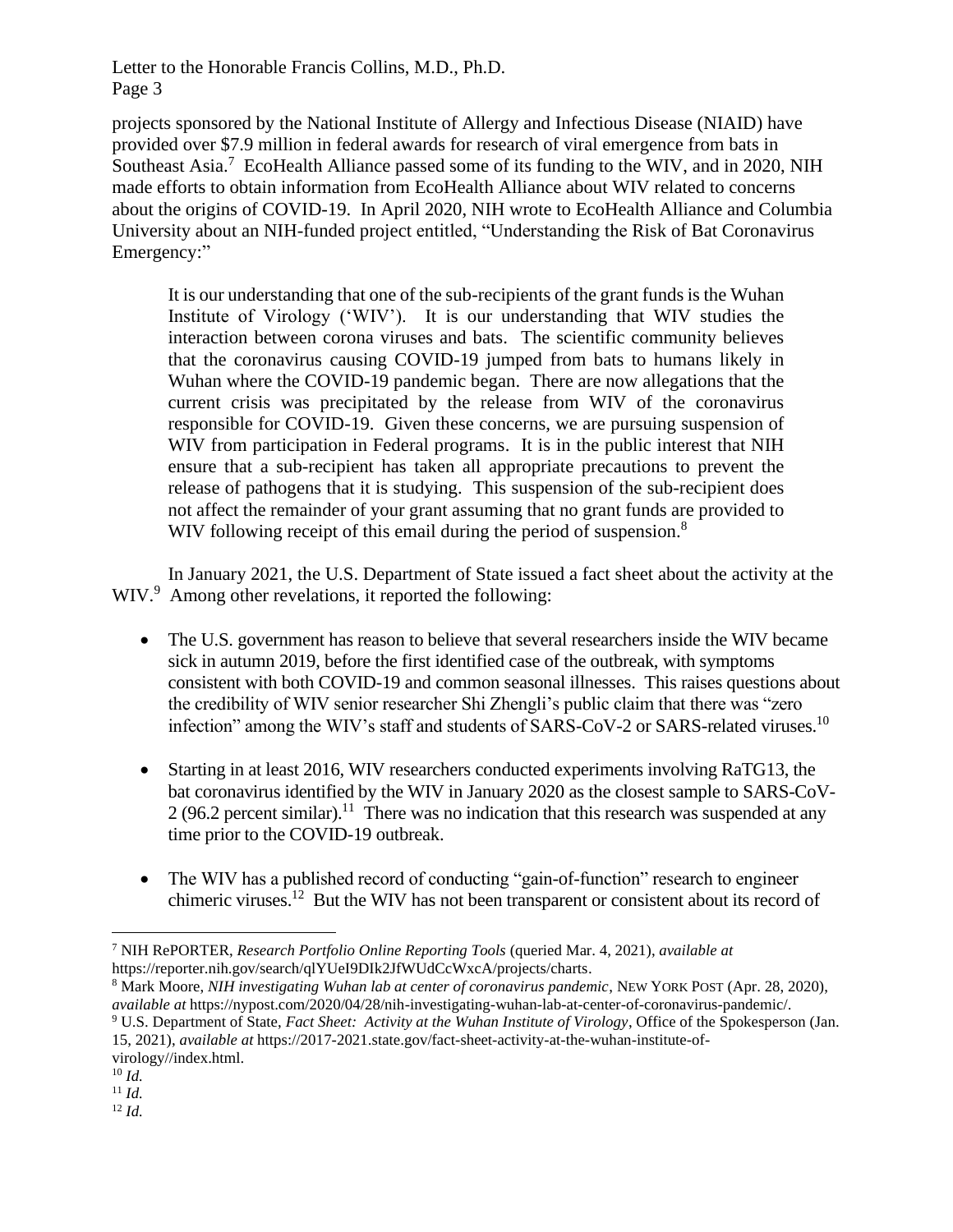> studying viruses similar to the COVID-19 virus, including "RaTG13," which was sampled from a cave in Yunnan Province in 2013 after several miners died of SARS-like illness.<sup>13</sup>

- WHO investigators must have access to the records of the WIV's work on bat and other coronaviruses before the COVID-19 outbreak. As part of a thorough inquiry, they must have a full accounting of why the WIV altered and then removed online records of its work with RaTG13 and other viruses.<sup>14</sup>
- Despite the WIV presenting itself as a civilian institution, the U.S. has determined that the WIV has collaborated on projects with China's military.<sup>15</sup> The WIV has engaged in classified research, including laboratory animal experiments, on behalf of the Chinese military since at least  $2017$ .<sup>16</sup>
- The U.S. and other donors who funded or collaborated on civilian research at the WIV have a right and obligation to determine whether any of our research funding was diverted to secret Chinese military projects at the WIV.<sup>17</sup>

Notably, the State Department's former lead investigator who oversaw the Task Force into the COVID-19 virus origin stated recently that he not only believes the virus escaped from the WIV, but that it may have been the result of research that the Chinese military, or People's Liberation Army, was doing on a bioweapon. $18$ 

Accordingly, it is imperative to determine not only where SARS-CoV-2 originated, but also how and if NIH's funding and research to projects at the WIV could have contributed to SARS CoV-2. To assist our requests and inquiry, please provide the following by April 19, 2021:

1. An assessment from a classified U.S. Defense Intelligence Agency (DIA) report included the possibility that the origins of SARS CoV-2 could have emerged accidentally from a laboratory in Wuhan, China due to unsafe laboratory practices.<sup>19</sup> The DIA report cited U.S. government and Chinese researchers who found "about 33 percent of the original 41 identified cases did not have direct exposure" to the market.<sup>20</sup> That, along with what is known of the WIV's work in past few years, raised reasonable suspicion that the

- <sup>14</sup> *Id.*
- <sup>15</sup> *Id.*
- <sup>16</sup> *Id.*

<sup>19</sup> Fred Guterl, Naveed Jamali and Tom O'Connor, *The Controversial Experiments ad Wuhan Lab Suspected of Starting the Coronavirus Pandemic*, NEWSWEEK (Apr. 27, 2020), *available at* https://www.newsweek.com/controversial-wuhan-lab-experiments-that-may-have-started-coronavirus-pandemic-1500503. <sup>20</sup> *Id.*

<sup>13</sup> *Id.*

<sup>17</sup> *Id.*

<sup>&</sup>lt;sup>18</sup> Jennifer Griffin, Former top State Dept. investigator says COVID-19 outbreak may have resulted from bioweapons research accident, Fox News (March 13, 2021), *available at* [https://www.foxnews.com/world/top](https://www.foxnews.com/world/top-state-official-coronavirus-bioweapon-accident)[state-official-coronavirus-bioweapon-accident](https://www.foxnews.com/world/top-state-official-coronavirus-bioweapon-accident)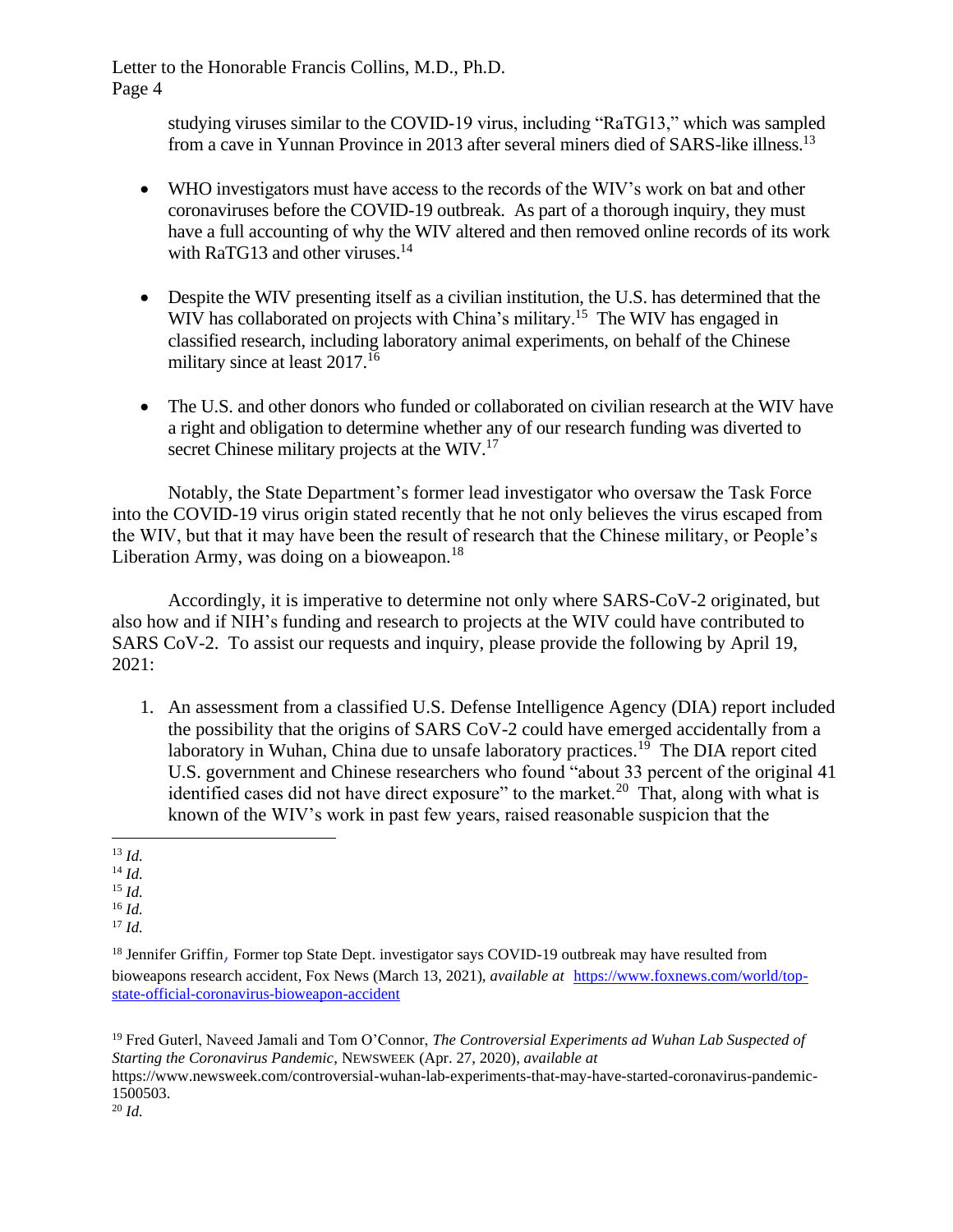> pandemic may have been caused by a lab error, not a wet market.<sup>21</sup> Further, a WHO inspector on the recent mission noted that "we know not all of those first 174 early COVID-19 cases visited the market, including the man diagnosed in December 2019 with the earliest onset date."<sup>22</sup> What information does the NIH have on the earliest COVID-19 cases?

- 2. According to an editorial on February 23, 2021, in *The Wall Street Journal* by former Secretary of State Mike Pompeo and Miles Yu, "[China's] army of scientists claim to have discovered almost 2,000 new viruses in a little over a decade."<sup>23</sup> How many of these discovered viruses does the NIH have information on and were any of these viruses discovered at the WIV?
- 3. According to *The Wall Street Journal* editorial mentioned in the previous question, some have alleged that the WIV's virus-carrying animals were sold as pets and may even show up at local wet markets.<sup>24</sup> Is the NIH aware of these allegations? If so, please provide any information the NIH has related to these allegations.
- 4. Please provide all information that NIH has about laboratory accidents and/or biosafety practices at the WIV since January 1, 2015.
- 5. Please provide all information that NIH has from NIH staff, grantees, sub-grantees, contractors, or subcontractors about communications and events at the WIV from August 2019 to the present.
- 6. Please provide all information that NIH has from NIH staff, grantees, sub-grantees, contractors, or subcontractors about their communications with China-based NIH, Chinese National Science Foundation, CDC, and China CDC about events at the WIV from August 2019 to the present.

State Department Cables

<sup>21</sup> *Id.*

<sup>&</sup>lt;sup>22</sup> Dominic Dwyer, I was the Australian doctor on the WHO's COVID-19 mission to China. Here's what we found about the origins of the coronavirus, THE CONVERSATION (Feb. 21, 2021), *available* 

*at*https://www.theguardian.com/commentisfree/2021/feb/22/i-was-on-the-whos-covid-mission-to-china-heres-whatwe-found. *See also* Jeremy Page and Drew Hinshaw, *China Refuses to Give WHO Raw Data on Early Covid-19 Cases*, THE WALL STREET JOURNAL (Feb. 12, 2021), *available at* https://www.wsj.com/articles/china-refuses-togive-who-raw-data-on-early-covid-19-cases-

<sup>11613150580#:~:</sup>text=BEIJING%E2%80%94Chinese%20authorities%20refused%20to,over%20the%20lack%20of %20detail. ("Chinese authorities refused to provide World Health Organization investigators with raw, personalized data on early Covid-19 cases that could help them determine how and when the coronavirus first began to spread in China, according to WHO investigators who described heated exchanges over the lack of detail. The Chinese authorities turned down requests to provide such data on 174 cases of Covid-19 that they have identified from the early phase of the outbreak in the Chinese city of Wuhan in December 2019. Investigators are part of a WHO team that this week completed a monthlong mission in China aimed at determining the origins of the pandemic.") <sup>23</sup> *Id.*

<sup>&</sup>lt;sup>24</sup> Mike Pompeo and Miles Yu, *NIH Presses U.S. Nonprofit for Information on Wuhan Virology Lab, THE WALL* STREET JOURNAL (Feb. 23, 2021), available at https://www.wsj.com/articles/chinas-reckless-labs-put-the-world-atrisk-11614102828.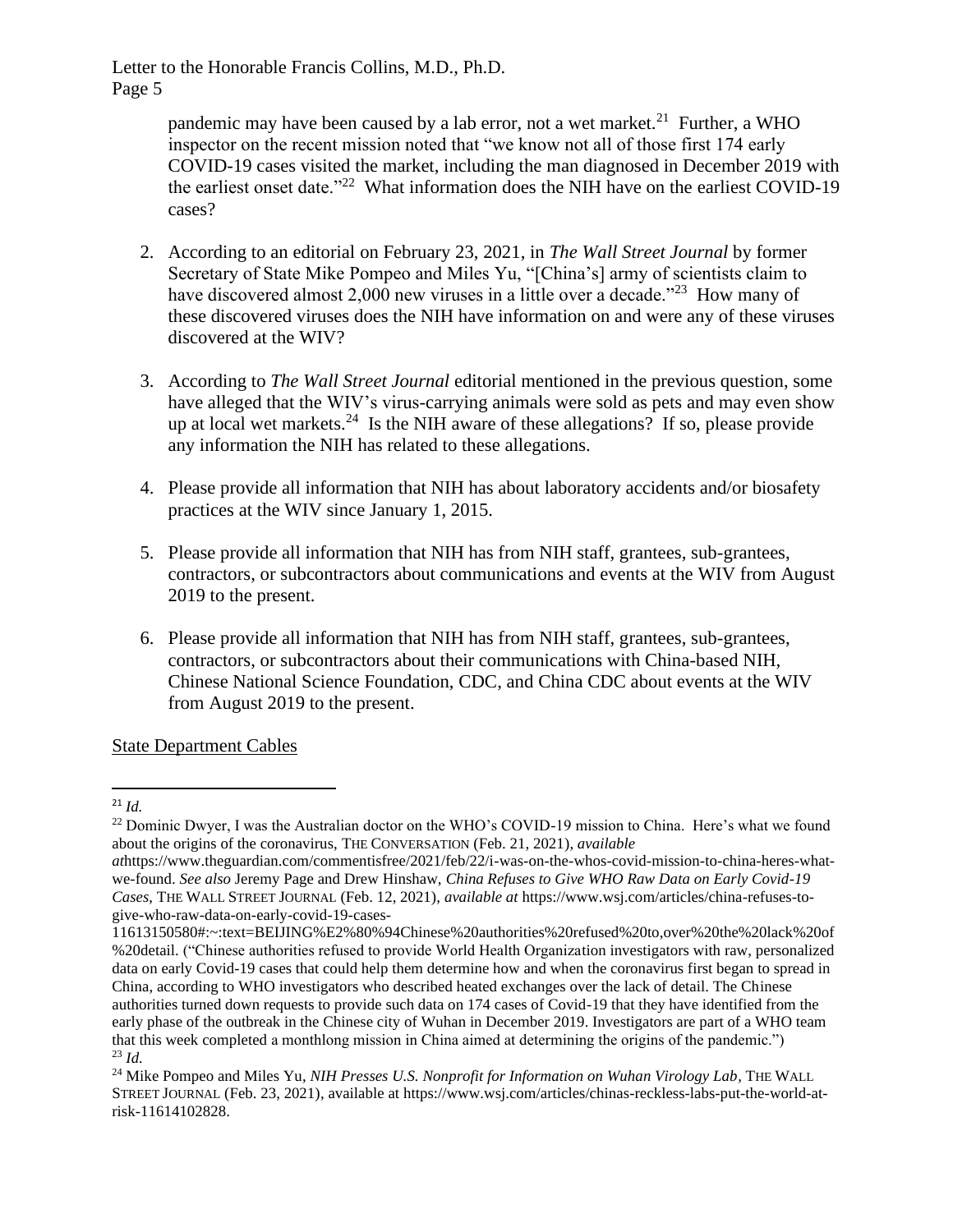- 7. What information does NIH have about the WIV's responses to the 2018 U.S. Department of State cables (attached to this letter) regarding safety concerns?
- 8. The April 2018 cable from the U.S. Department of State stated that the WIV planned to invite University of Texas Medical Branch Galveston (UTMBG) researchers to do research in Wuhan's labs. Please provide any information NIH received that indicates whether the WIV invited UTMBG researchers, and whether UTMBG researchers conducted any research in Wuhan's labs.
	- a. If there was such research, please provide information and any documents related to this research.
- 9. Why was it pertinent to the NIH investigation that the "nonprofit [EcoHealth Alliance] must provide the "WIV's responses to the 2018 Department of State cables regarding safety concerns"?<sup>25</sup>
	- a. Did EcoHealth Alliance provide this information? If so, how did NIH use the information to further its investigation?

## EcoHealth Alliance, Columbia University Health Sciences

- 10. Was the 2019 NIH federal award to EcoHealth Alliance reviewed and approved by the HHS Potential Pandemic Pathogen Care and Oversight (P3CO) committee?<sup>26</sup>
	- a. If so, please provide the documentation with the committee's decision.
	- b. Please also provide the names of the individuals who were members of the committee at the time.
- 11. Please provide all correspondence and communications between NIH and EcoHealth Alliance, since January 1, 2020, related to federal funding involving the WIV. The documentation should include, but not be limited to, correspondence between NIH and EcoHealth Alliance dated sometime in April 2020, on July 8, 2020, and sometime in August 2020.
- 12. In April 2020, NIH suspended a 2019 federal award to EcoHealth Alliance, in part, because NIH did not believe the work aligned with "program goals and agency priorities."<sup>27</sup> Please specify the work that was done by the EcoHealth Alliance that did

<sup>25</sup> Meredith Wadman, *NIH imposes 'outrageous' conditions on resuming coronavirus grant targeted by Trump*, SCIENCEMAG (Aug. 19, 2020), *available at* https://www.sciencemag.org/news/2020/08/nih-imposes-outrageousconditions-resuming-coronavirus-grant-targeted-trump.

<sup>26</sup> National Institutes of Health, *Notice Announcing the Removal of the Funding Pause for Gain-of-Function Research Project* (Dec. 19, 2017), *available at* https://grants.nih.gov/grants/guide/notice-files/NOT-OD-17- 071.html.

<sup>27</sup> *Id.*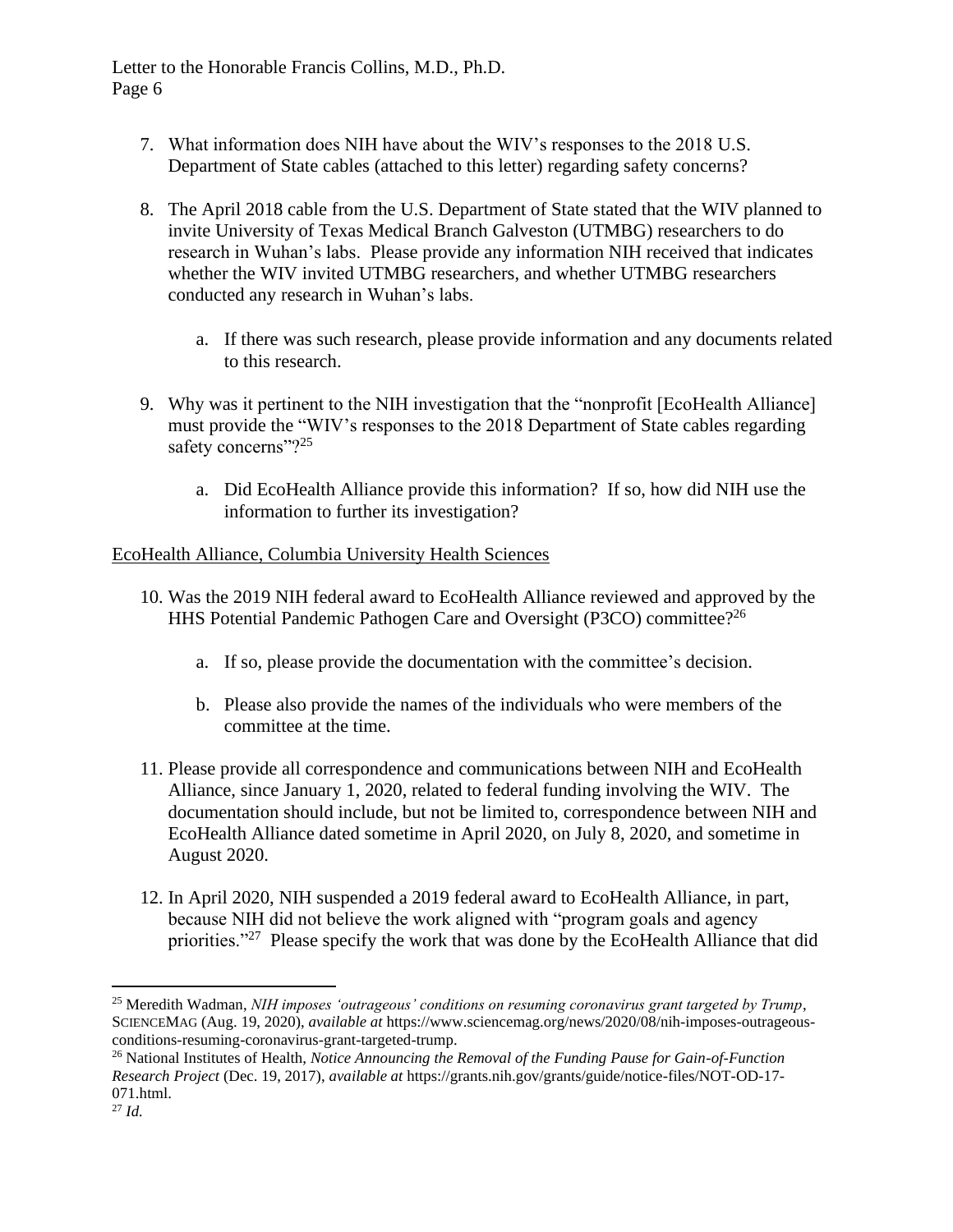> not align with the agency's program goals and priorities, and when that work was conducted.

- a. Was an evaluation of EcoHealth Alliance's work and whether it aligned with the agency's program goals and priorities conducted by the NIH before the award was issued? If yes, please provide any related documentation. If not, why not?
- 13. In April 2020 correspondence with EcoHealth Alliance, NIH wrote that it "received reports that the Wuhan Institute of Virology…has been conducting research at its facilities in China that pose serious bio-safety concerns."<sup>28</sup> What are the sources for those reports to NIH and what were the specific allegations reported?
- 14. Why did the NIH request that EcoHealth Alliance provide a sample of the pandemic coronavirus that the WIV used to determine its genetic sequence for SARS  $CoV-2$ <sup>29</sup>
	- a. Why is this information important to NIH's investigation?
	- b. Has NIH obtained the sample and if so, what evaluations have been done, and for what purpose?
	- c. If NIH has not yet obtained the sample, what are the planned studies and evaluations NIH will conduct with the sample when it is obtained?
- 15. What is the nature of NIH's concerns about purported restrictions at the WIV including "diminished cell-phone traffic in October 2019, and the evidence that there may have been roadblocks surrounding the facility from October 14-19, 2019[,]" about the WIV lab or virus origin? $30<sup>30</sup>$ 
	- a. What is the basis of information to NIH about the purported restrictions at the WIV?
	- b. What are the other purported restrictions at the WIV in October 2019?
- 16. After terminating EcoHealth Alliance's 2019 project entitled "Understanding the Risk of Bat Coronavirus Emergence," the NIH later offered to reinstate the EcoHealth Alliance funding in July 2020 if EcoHealth Alliance agreed to meet certain conditions.<sup>31</sup>

<sup>28</sup> Betsy McKay, *NIH Presses U.S. Nonprofit for Information on Wuhan Virology Lab*, THE WALL STREET JOURNAL (Aug. 19. 2020), *available at* https://www.wsj.com/articles/nih-presses-u-s-nonprofit-for-information-on-wuhanvirology-lab-11597829400.

<sup>29</sup> Meredith Wadman, *NIH imposes 'outrageous' conditions on resuming coronavirus grant targeted by Trump*, SCIENCEMAG (Aug. 19, 2020), *available at* https://www.sciencemag.org/news/2020/08/nih-imposes-outrageousconditions-resuming-coronavirus-grant-targeted-trump. <sup>30</sup> *Id.*

<sup>31</sup> Betsy McKay, *NIH Presses U.S. Nonprofit for Information on Wuhan Virology Lab*, THE WALL STREET JOURNAL (Aug. 19. 2020), *available at* https://www.wsj.com/articles/nih-presses-u-s-nonprofit-for-information-on-wuhanvirology-lab-11597829400.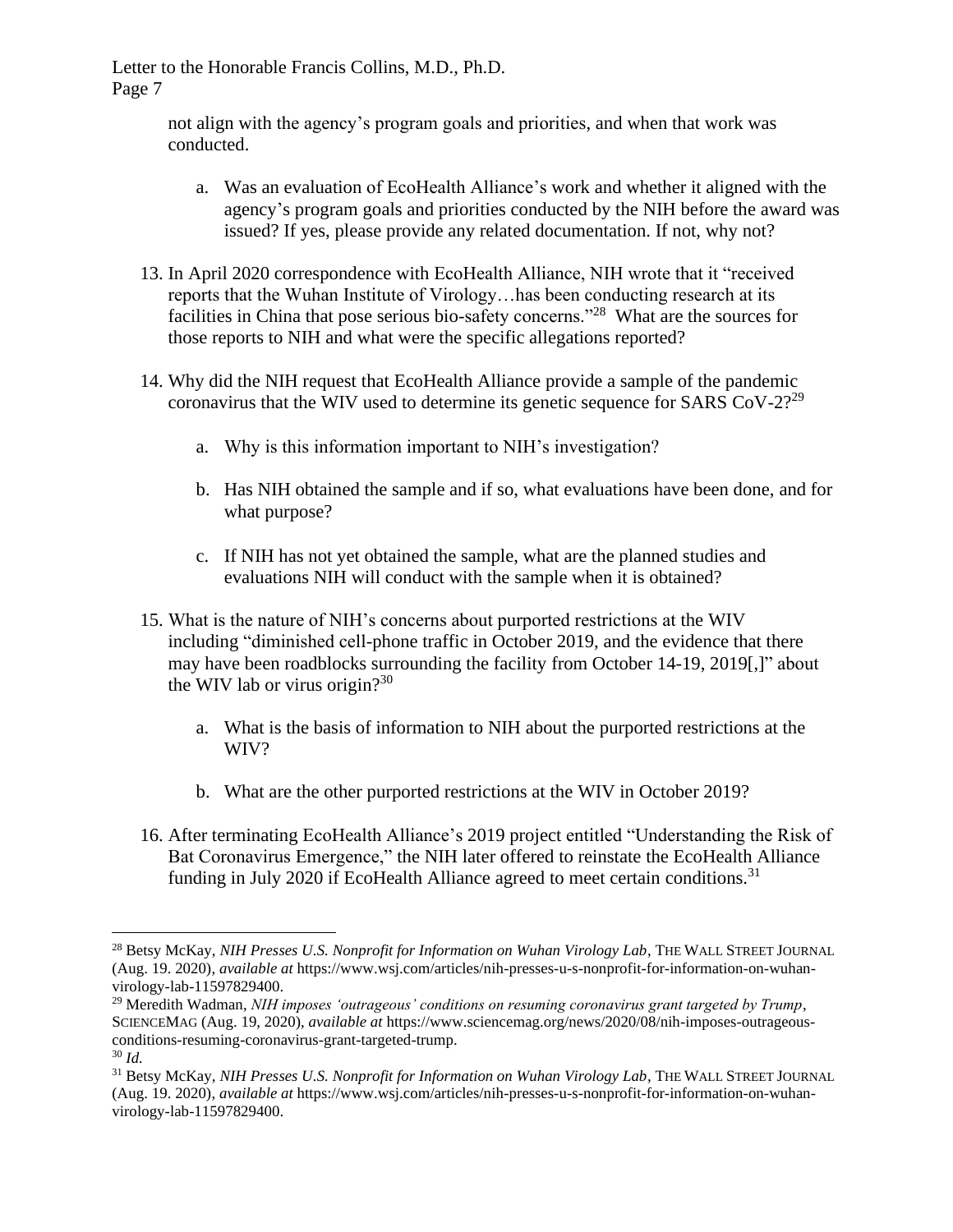- a. Please provide all of the information presented to NIH from EcoHealth Alliance in response to NIH's conditions for reinstatement.
- b. What actions did NIH take based upon the information received? How has the information been used in NIH's investigation?
- c. One condition for the federal award reinstatement was for EcoHealth Alliance to arrange for an outside inspection of the WIV and its records, "with specific attention to addressing the question of whether WIV staff had SARS-CoV-2their possession prior to December 2019."<sup>32</sup> Why is it pertinent to the NIH's investigation if staff at WIV had SARS-CoV-2 in their possession prior to December 2019? What is the potential significance if the staff did have the virus in their possession prior to December 2019?
- d. What information does NIH have that was used for the basis of requesting that the EcoHealth Alliance "must 'explain the apparent disappearance' of a scientist who worked in the Wuhan lab," and on social media was rumored to be "patient zero" of the pandemic?<sup>33</sup>
	- i. What is the potential significance about the whereabouts of this scientist and the photo being removed from the website?
- 17. Please provide all correspondence and communications between NIH and Columbia University related to federal funding involving the WIV, including email correspondence in April 2020 between Dr. Michael Lauer, Deputy Director of extramural research, and Naomi Schrag of Columbia University.
	- a. In an April 2020 email, Dr. Lauer advised Naomi Schrag of Columbia University that it would be helpful for NIH "to know about all China-based participants in this work since the Type 1 grant started in 2014 - who they were and how much money they received."<sup>34</sup> Why did NIH request that Columbia University provide information about all of the China-based participants?
		- i. What is the pertinence of the timeframe starting in 2014 for the requested information?
		- ii. Did Columbia University provide the NIH with the requested information about all of the China-based participants from all grantees since 2014? If so, please provide the information1. If not, why not?

Federal Funding Records

<sup>32</sup> *Id.*

<sup>33</sup> *Id.*

<sup>34</sup> Meredith Wadman and Jon Cohen, *NIH's axing of bat coronavirus grant a 'horrible precedent' and might break rules, critics say*, SCIENCEMAG (Apr. 30, 2020), *available at* https://www.sciencemag.org/news/2020/04/nih-saxing-bat-coronavirus-grant-horrible-precedent-and-might-break-rules-critics-say.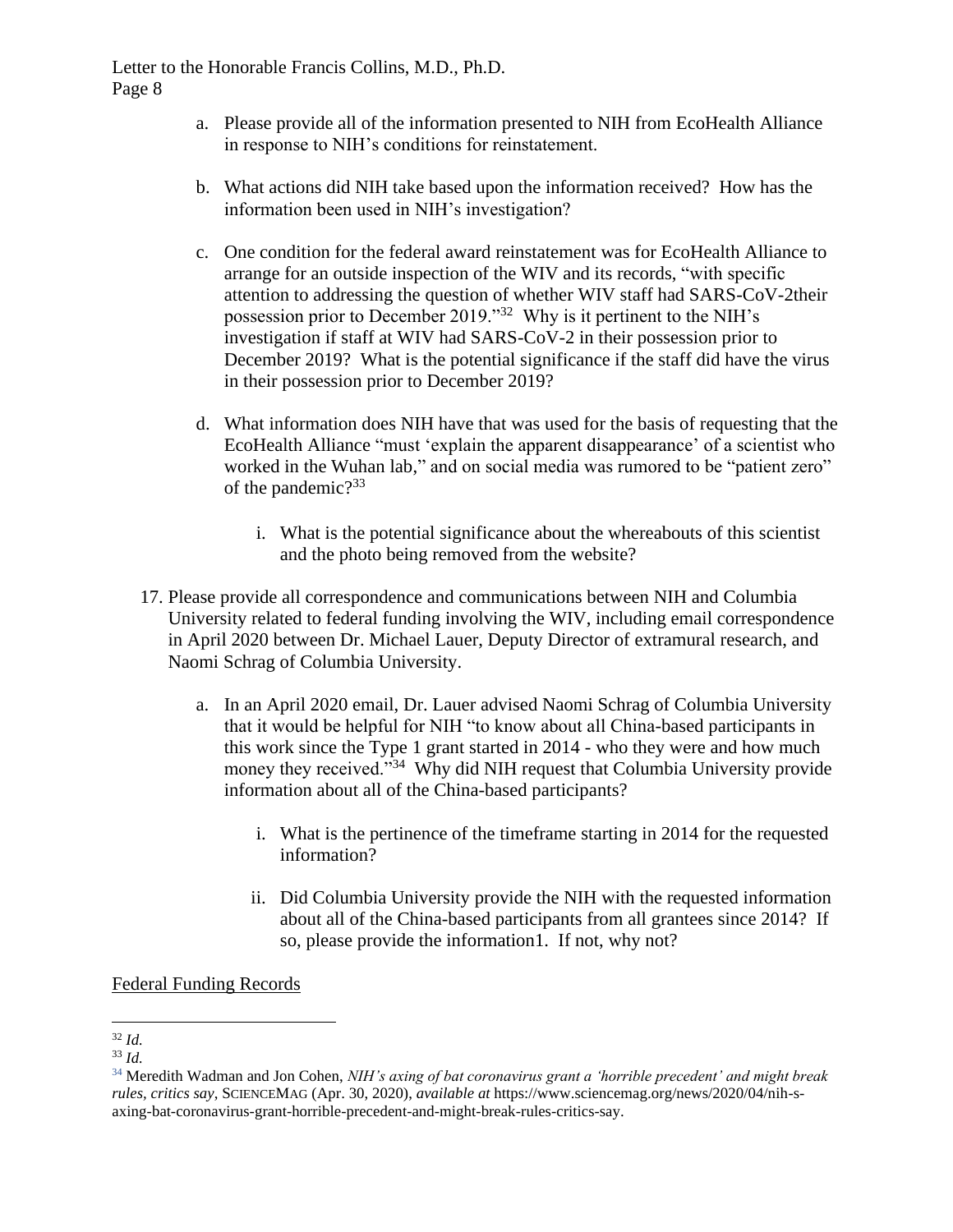- 18. Please provide ledgers or any accounting for dispersion of all NIH federal funding awards that EcoHealth Alliance has sent to the WIV, including through contracts, grants, donations, cooperative agreements, staffing, or any other support or means. In addition, please provide the results and outcomes from the funding and support.<sup>35</sup>
- 19. What is the total amount of NIH federal funding per year from 2017 through 2021 that has directly or indirectly supported the WIV scientists or research through grant recipients, including to EcoHealth Alliance; Wildlife Trust, Inc.; Columbia University Health Sciences; Trustees of Columbia University; University of North Carolina Chapel Hill; Vanderbilt University; University of Virginia; and Oregon Health and Science University?<sup>36</sup>
- 20. According to a report in *The Washington Post* on April 14, 2020, the WIV issued a news release in English about the final visit from U.S. Embassy scientist diplomats in Beijing, which occurred on March  $27$ ,  $2018$ .<sup>37</sup> Does the NIH have a copy of this news release? If so, please provide a copy.
- 21. For NIH award recipients that have provided support to the WIV since January 1, 2012, please provide annual reports, trip reports related to the WIV, documentation of any survey or field trips by the WIV, and interim data summaries from the WIV.
- 22. Please provide copies of all grantee annual reports, progress reports, projects, studies, and observations since 2014 where foreign sites for all Type 1 and Type 2 awards have been documented as involving the WIV.
- 23. Please provide copies of all grantee annual reports, progress reports, projects, studies, and observations since 2014 for NIH domestic grantee awards with a foreign component involving the WIV.
- 24. Please provide the name(s) of the NIH program manager(s) or officer(s) responsible for overseeing the grants to EcoHealth Alliance and time period(s) of responsibility.
- 25. Please provide the name(s) of the NIH Scientific Review Officers responsible for reviewing and approving any NIH financial awards to EcoHealth Alliance and any other funding recipients that supported the WIV.

<sup>35</sup> Betsy McKay, *NIH Presses U.S. Nonprofit for Information on Wuhan Virology Lab*, THE WALL STREET JOURNAL (Aug. 19. 2020), *available at* https://www.wsj.com/articles/nih-presses-u-s-nonprofit-for-information-on-wuhanvirology-lab-11597829400.

<sup>36</sup> National Institutes of Health, Research Portfolio online Reporting Tools, NIH RePorter *available at* <https://report.nih.gov/> (last accessed March 6, 2020).

<sup>37</sup> Josh Rogin, *Opinion: State Department cables warned of safety issues at Wuhan lab studying bat coronaviruses*, THE WASHINGTON POST (Apr. 14, 2020), *available at* https://www.washingtonpost.com/opinions/2020/04/14/statedepartment-cables-warned-safety-issues-wuhan-lab-studying-bat-coronaviruses/.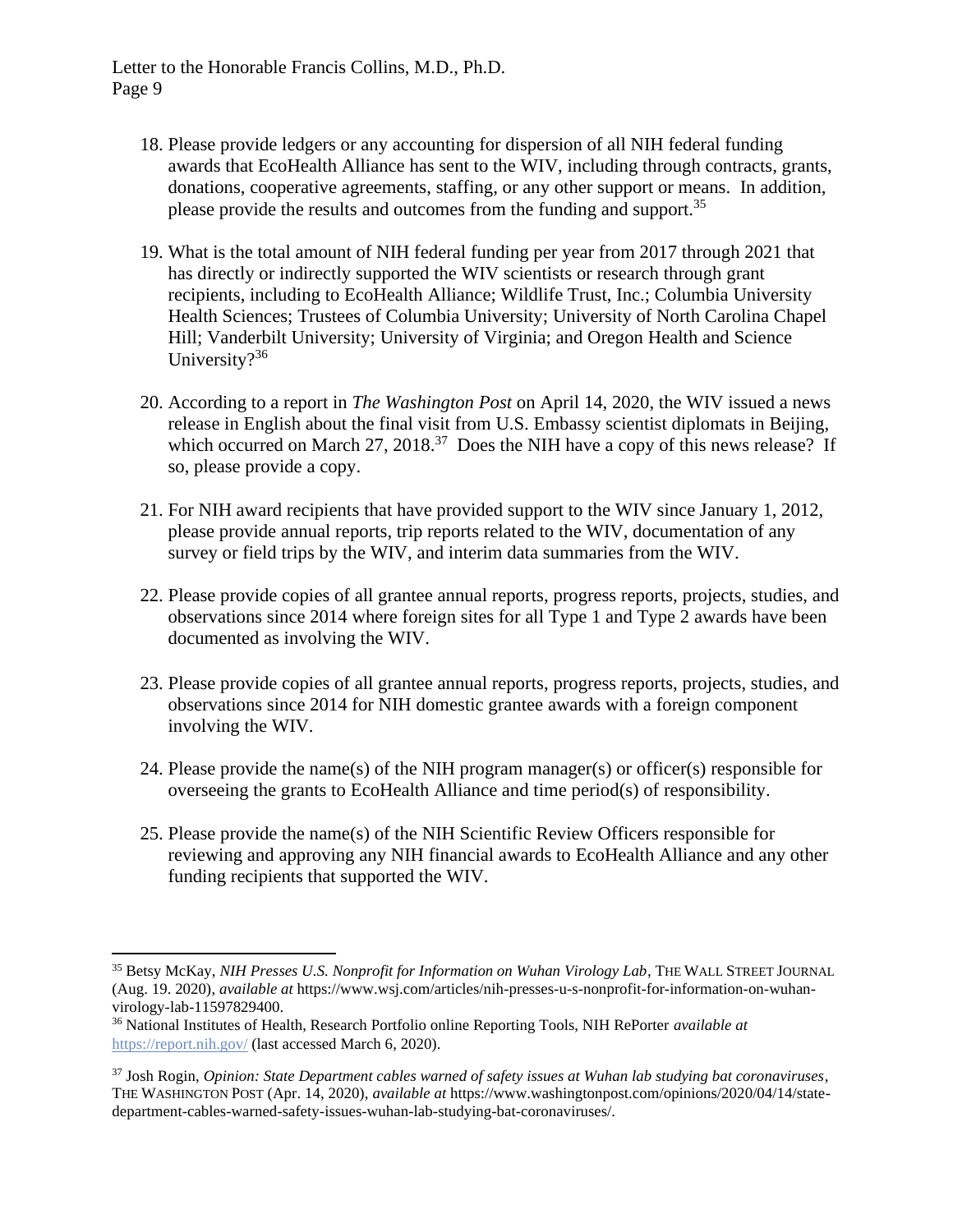- 26. According to an editorial in *The Wall Street Journal*, the WIV housed tens of thousands of bat samples and laboratory animals in 2019.<sup>38</sup> Please provide any information the NIH has on the number of bat samples and animals at the WIV.
	- a. Did any NIH scientists who are fluent in Mandarin review the Chinese scientific literature on the WIV research related to coronaviruses that is dated before February 1, 2020?
- 27. Does the NIH have the unpublished sequences of bat coronaviruses that were maintained in the WIV database before December 30, 2019, or before the database was removed from the internet?<sup>39</sup> Does NIH have the full sequences of the eight viruses sampled in the Yunnan province on an EcoHealth Alliance bat-virus sampling trip in 2015?
	- a. Please provide NIH's analysis if the sequences have been analyzed.
	- b. If NIH does not have the sequences, can NIH get this information from the EcoHealth Alliance or from other NIH-funded sources?
- 28. Please provide the original version of "Origin and cross-species transmission of bat coronaviruses in China" that was submitted to *Nature* by EcoHealth Alliance on October 6, 2019, published August 25, 2020, and funded in part by NIAID (award number R01AI110964).<sup>40</sup> If NIH does not have the October 6, 2019 report, can NIH obtain it from EcoHealth Alliance for this response? If so, please provide the report.
- 29. Have NIH, EcoHealth Alliance, or other NIH award recipient(s) been denied permission or access to results of any WIV research, which indirectly received financial support from NIH awards? If so, please provide the date(s), individuals involved, and circumstances of each denial.

We request that the NIH provide the requested documents and information in a coordinated response from all stakeholders and the appropriate divisions within NIH, including but not limited to subject matter experts from NIH's Division of Security and Emergency Response, the Office of Management Assessment, the Center for Scientific Review, the National Institute of Allergy and Infectious Diseases, and the Office of Extramural Research. After the requested information has been provided, we ask that the NIH provide a briefing to the Minority Committee staff to discuss the information that the NIH has related to the origins of SARS-CoV-2, including any potential links to the WIV. Finally, we request that you appoint an NIH working group representing an appropriate diversity of scientific disciplines to collect data and

<sup>38</sup> Mike Pompeo and Miles Yu, *NIH Presses U.S. Nonprofit for Information on Wuhan Virology Lab*, THE WALL STREET JOURNAL (Feb. 23, 2021), *available at* https://www.wsj.com/articles/chinas-reckless-labs-put-the-world-atrisk-11614102828.

<sup>39</sup> Washington Post Editorial Board, *We're still missing the origin story of this pandemic. China is sitting on the answers*, THE WASHINGTON POST (Feb. 5, 2021), *available at*

https://www.washingtonpost.com/opinions/2021/02/05/coronavirus-origins-mystery-china/?arc404=true. <sup>40</sup> Latinne, A., Hu, B., Olival, K.J. et al,*. Origin and cross-species transmission of bat coronaviruses in China*, Nature (Aug. 25, 2020), *available at* https://www.nature.com/articles/s41467-020-17687-3#Ack1.